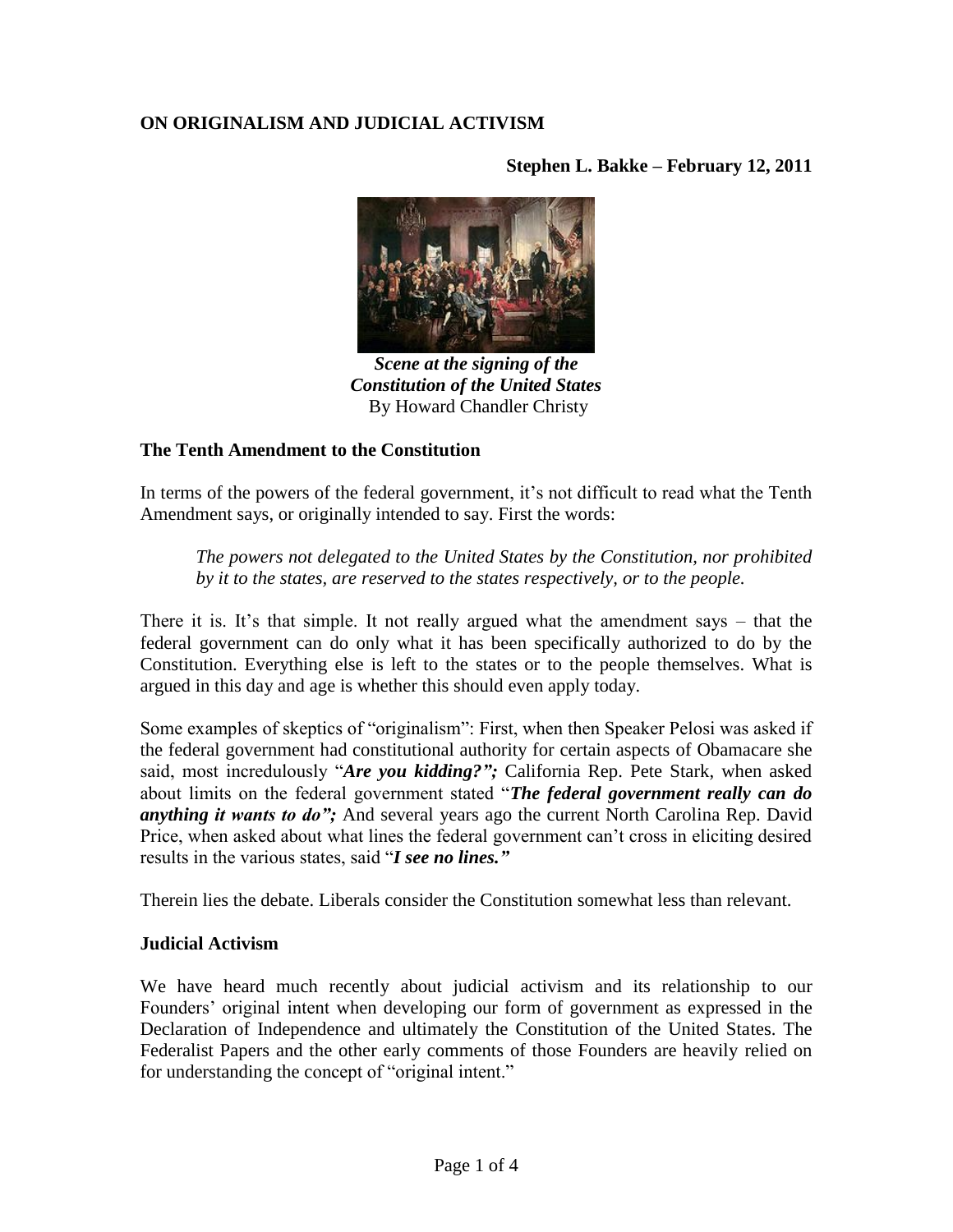Originally the term "judicial activism" was used to describe judges who made rulings based on their own beliefs of what is right and consistent with their philosophical preferences. Often this characteristic was assigned to liberal judges who were thought to ignore the Constitution as written. Now, liberals consider the jealous guarding of our Founders' "original intent" as "activist." The debate about "Who's the activist?" has received recent emphasis while arguing whether parts of "Obamacare" are constitutional.

## **Originalism – Frought With Nuance!**

Darn! I thought a simple definition of "originalism" might easily fall into this report. No such luck! As I tried to pin down a proper definition, one thing led to another. And that other thing led to confusion. And finally there was a measure of chaos in my mind about what originalism means. There were different nuanced definitions for: originalism, textualism, original intent, original meaning, strict constructionism, formalist, plain meaning, and more. I defer to Justice Antonin Scolia for help(?) with a definition:

Justice Scalia has emphasized that he is *"not a strict constructionist, and no-one ought to be.* He goes on to call strict constructionism *"a degraded form of textualism that brings the whole philosophy into disrepute …… the Constitution, or any text should be interpreted neither strictly nor sloppily; it should be interpreted reasonably."*

Scalia provides us with some more information on originalism which is the category to which he claims to adhere:

*The theory of originalism treats a constitution like a statute, and gives it the meaning that its words were understood to bear at the time they were promulgated. You will sometimes hear it described as the theory of original intent. You will never hear me refer to original intent, because as I say I am first of all a textualist, and secondly an originalist. If you are a textualist, you don"t care about the intent, and I don"t care if the framers of the Constitution had some secret meaning in mind when they adopted its words. I take the words as they were promulgated to the people of the United States, and what is the fairly understood meaning of those words.*

Now, wasn"t that helpful?! Not really! I think I"ll assume the reader readily understands what I mean by "originalism" and be done with it. Nuance aside, you get the idea!

#### **A Disclaimer When Introducing Our Constitution? What's Next?**

I recently heard about a published reprint of The United States Constitution and other founding documents. I had heard that the publisher introduced the material using a disclaimer as to the current relevance of these historic documents. I easily found the book for sale at Amazon.com and was able to access the copyright page where the "warning/disclaimer" appears. Here is what I found on page 3: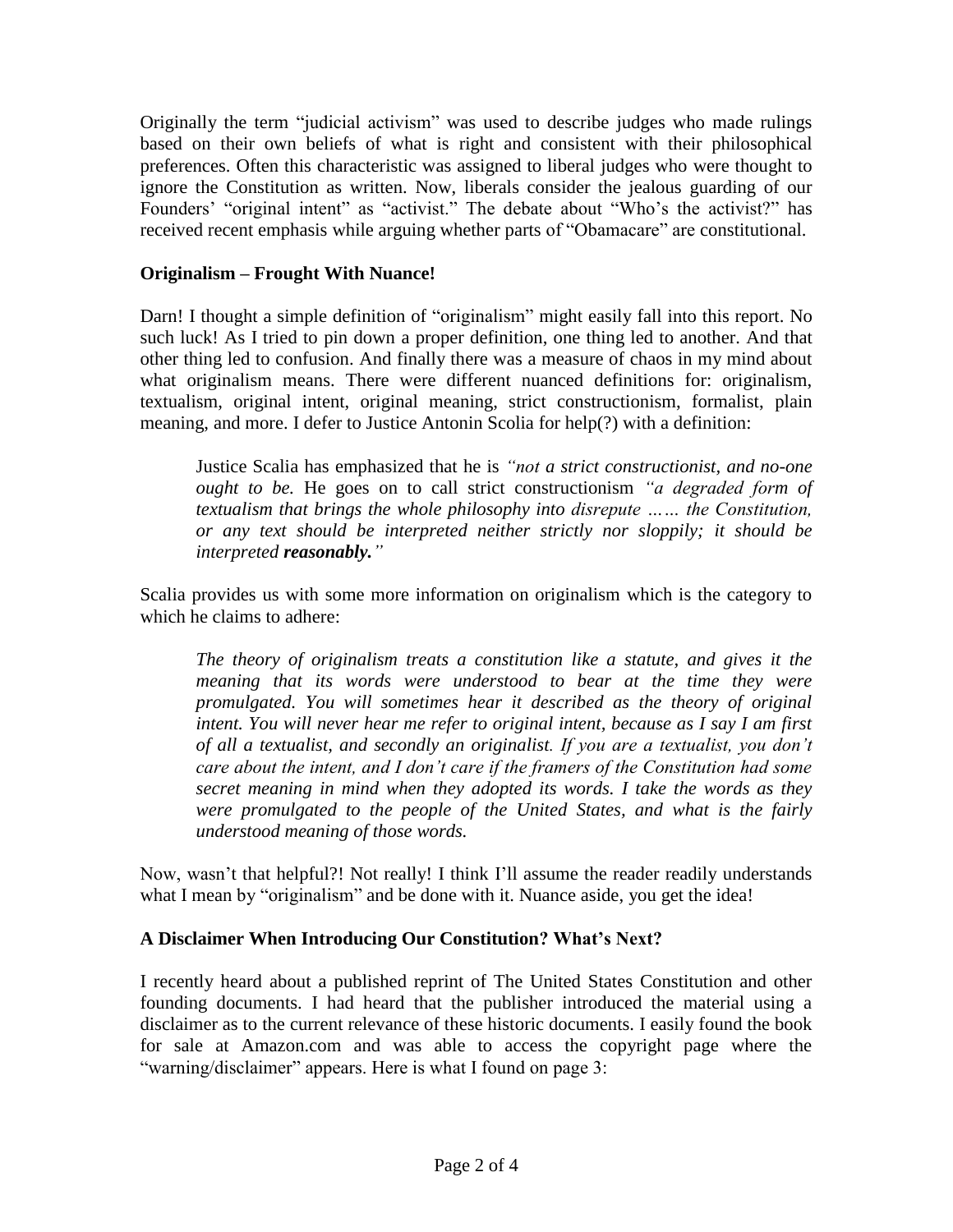*This book [The U.S. Constitution!!!!] is a product of its time and does not reflect the same values as it would if it were written today. Parents might wish to discuss with their children how views on race, gender, sexuality, ethnicity, and interpersonal relations have changed since this book was written before allowing them to read this classic work.*

The publisher is Wilder Publications and the book was published in 2008. **Good Bleepin' Grief!** Our Founding Documents are treated like some outdated pieces of radical prose!

## **So …… Where Are We?**

William Murchison did a good job of framing our situation, and how we got here:

*The Constitution was written and ratified by men who saw it as a means of enabling and restricting government – balancing the requirements of efficiency and freedom …… Since the New Deal, the general idea has been, yes, if Congress wants to do something for the supposed good of all, then such a plan must be good for all. Mustn"t it?"*

We are now at a point in time when the Founders' reasoning and logic is considered, by some, of secondary importance. What really is important to some is the question: "Do I believe this law/policy/regulation/proposal meets my PERSONAL philosophical framework?" That question, when asked by judges, is what I consider judicial activism. One shouldn"t be accused of activism just because of devotion to considering the Founders" intent! How can that be classified as activist? **It is in no way helpful to cast aside the wisdom of our Founders as relics of yesteryear. They are NOT!**

An argument has been made that, as regards the constitutionality of Obamacare for example, the history of the Commerce Clause rulings makes further argument "moot" – therefore a waste of time. Murchison also addressed this:

*It"s a bit late in the day, you may think, to reopen that immense and vital question, but sometimes the rule [i.e. the Constitution"s provisions] is better late than never.*

## **OK – It's a Good Thing – But Maybe It's Still Best Left to the States or Individuals**

We must remember the proper question for judges to be asking: "Does a particular law, policy, or rule fit into the limited "enumerated powers" specified in the Constitution?" They should NOT be asking whether the particular law or policy "is a good thing." There are lots of "Martha Stewart type "good things"" that should NOT be part of the federal government's role. Nor should judges be taking the "easy way out" by simply seeking out a "just or reasonable" course of action.

Some say: "For conservatives, that's a convenient theory to hold, but to what end? Is holding to a constitutional theory of "originalism" a sufficient end in itself?" That's what